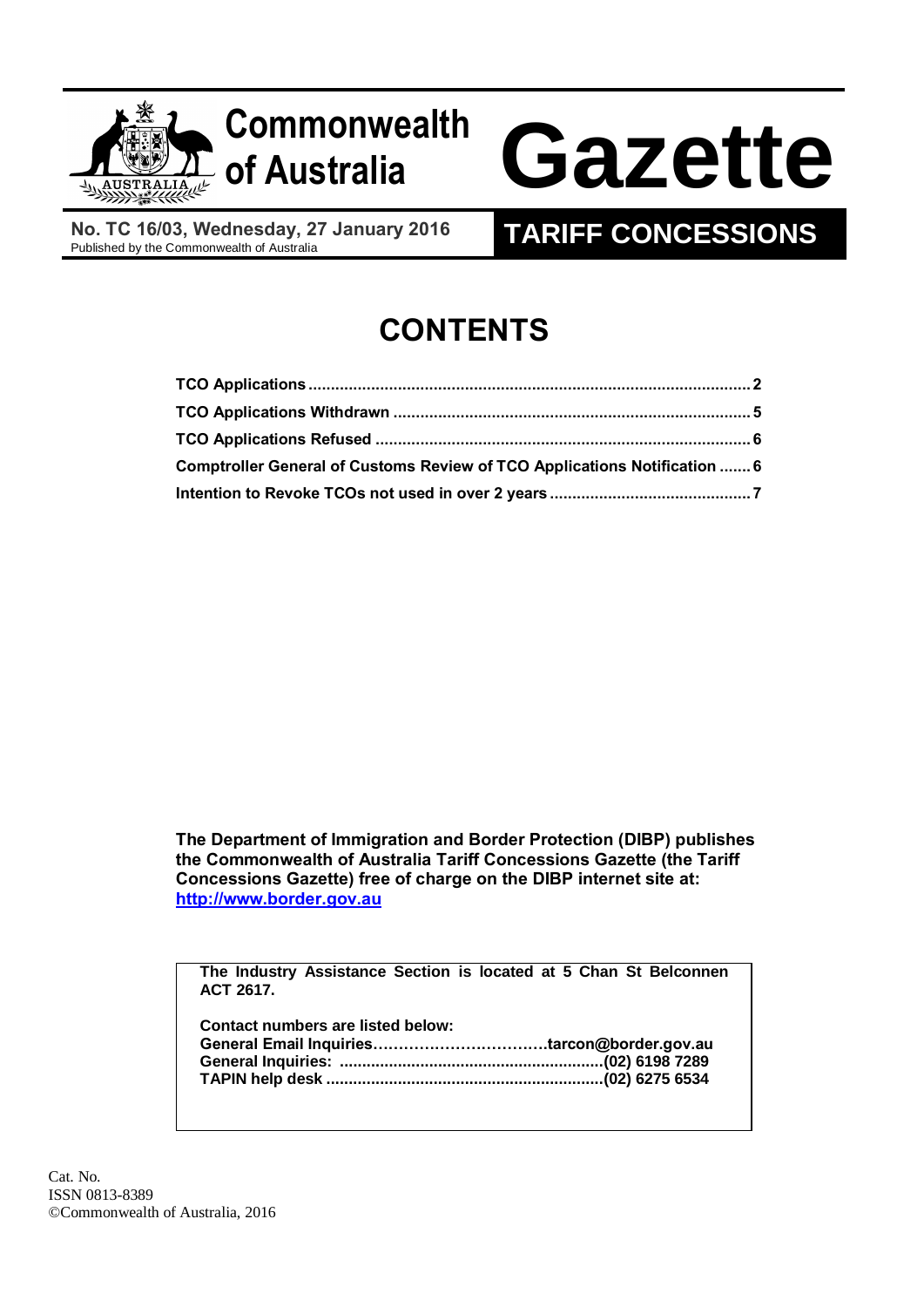### <span id="page-1-0"></span>**CUSTOMS ACT 1901 - NOTICE PURSUANT TO SECTION 269K(1) - APPLICATIONS MADE FOR TARIFF CONCESSION ORDERS**

Applications have been lodged for Tariff Concession Orders for the goods described in the following TABLE.

Australian manufacturers who wish to contest the granting of a Tariff Concession Order for the goods described are invited to lodge a submission in writing in an approved form. Submissions must be lodged within 50 days of the date of publication of this Notice.

The operative date (Op.) and TC reference number follow the description of goods.

To assist local manufacturers, the use(s) to which the goods can be put follow the description of goods.

Objections to the making of TCO submission forms are available at <http://www.border.gov.au/Tariffclassificationofgoods/Documents/B444.pdf>

For guidance on the required description style, phone 02 6198 7289, or email [tarcon@border.gov.au.](mailto:tarcon@border.gov.au)

THE TABLE

|            | Description of Goods including the<br>Customs Tariff Classification                                                                                                   |                | Schedule 4 Item Number<br>General Duty Rate |
|------------|-----------------------------------------------------------------------------------------------------------------------------------------------------------------------|----------------|---------------------------------------------|
| 4010.11.00 | CONVEYOR BELTS, BUCKET ELEVATOR, having a heat resistance<br>exceeding 150 degrees Celsius<br>Op. 31.12.15                                                            | $-$ TC 1600025 | 50                                          |
|            | Stated Use:<br>For use on a bucket elevator which is designed for the transport<br>of bulk goods                                                                      |                |                                             |
|            | Applicant: BORAL CEMENT LIMITED                                                                                                                                       |                | 5%                                          |
| 8205.59.00 | EXTERNAL BEAD REMOVERS, POLYETHYLENE PIPE HAVING AN OUTSIDE<br>DIAMETER NOT EXCEEDING 630 MM<br>Op. 30.12.15                                                          | $-$ TC 1600020 | 50                                          |
|            | Stated Use:<br>For removing a bead on the outside of a pipe                                                                                                           |                |                                             |
|            | Applicant: PLASSON AUSTRALIA PTY LTD                                                                                                                                  |                | 5%                                          |
| 8205.59.00 | ROUNDING TOOLS, mechanical, galvanized steel, including ALL of<br>the following:<br>(a) threaded tree rods;<br>(b) open-end wrenches;<br>$(c)$ nuts;<br>(d) carry bag |                | 50                                          |
|            | Op. 30.12.15                                                                                                                                                          | $-$ TC 1600022 |                                             |
|            | Stated Use:<br>For the rounding of polyethylene pipes                                                                                                                 |                |                                             |
|            | Applicant: PLASSON AUSTRALIA PTY LTD                                                                                                                                  |                | 5%                                          |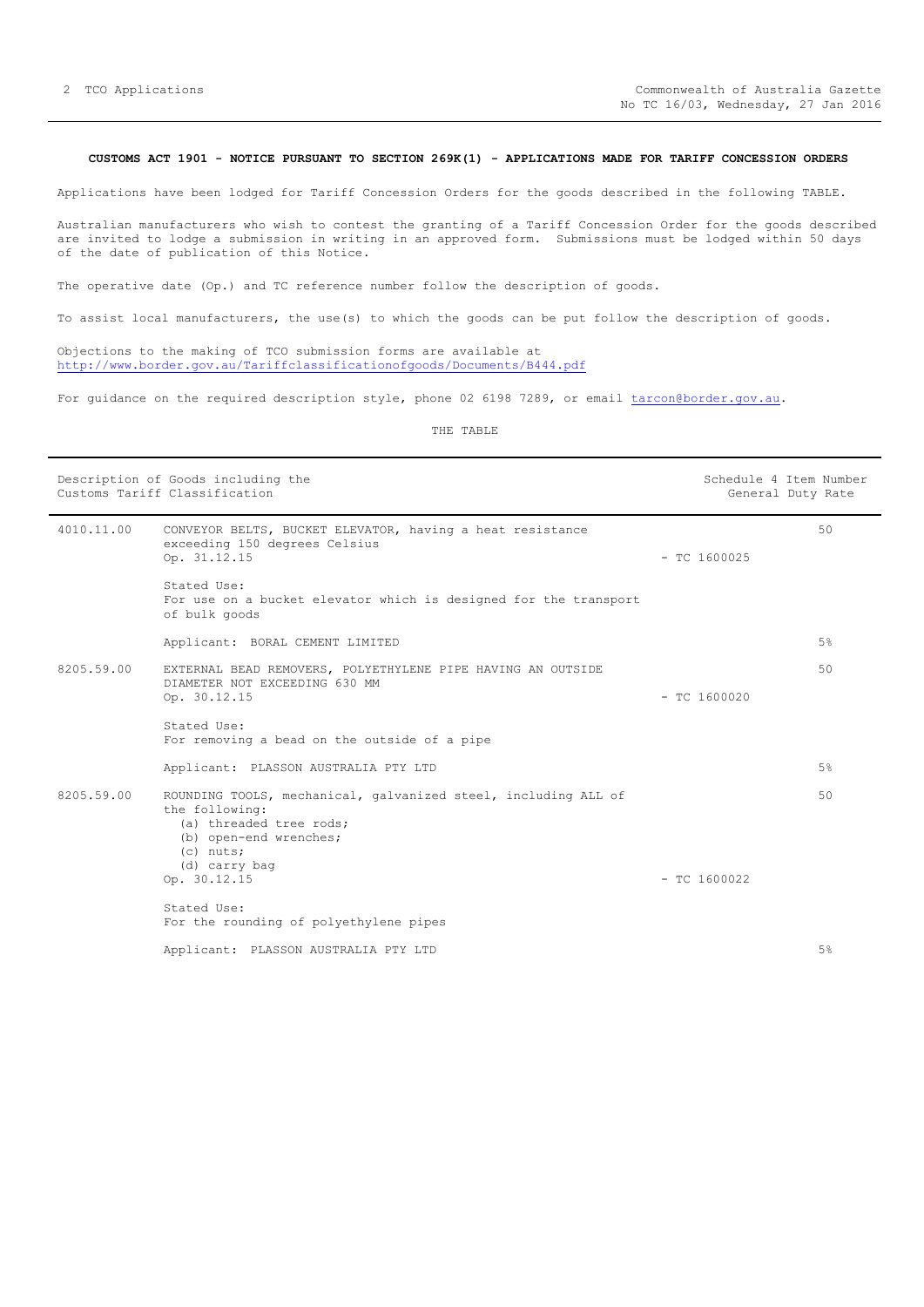|            | Description of Goods including the<br>Customs Tariff Classification                                                                                                                                                                                                                                                                                                                                                                                            | Schedule 4 Item Number<br>General Duty Rate |    |
|------------|----------------------------------------------------------------------------------------------------------------------------------------------------------------------------------------------------------------------------------------------------------------------------------------------------------------------------------------------------------------------------------------------------------------------------------------------------------------|---------------------------------------------|----|
| 8424.30.90 | SHOT BLASTING MACHINES, CYLINDER, programmable logic controlled,<br>including, ALL of the following:<br>(a) blasting cabinet;<br>(b) loading AND unloading walking beams;<br>(c) detection camera;<br>(d) inlet AND outlet conveyors;<br>(e) blasting nozzles;<br>(f) blast tank;<br>(g) abrasive handling AND reclamation unit;<br>(h) shot discharging unit;<br>(i) electrical control cabinet;<br>(i) dust collector AND filtration unit;<br>(k) tailstocks |                                             | 50 |
|            | Op. 22.12.15                                                                                                                                                                                                                                                                                                                                                                                                                                                   | $-$ TC 1545947                              |    |
|            | Stated Use:<br>Shot blasting of water heater cylinders external surface to<br>remove scale and enamel prior to MIG welding                                                                                                                                                                                                                                                                                                                                     |                                             |    |
|            | Applicant: RHEEM AUSTRALIA PTY LTD                                                                                                                                                                                                                                                                                                                                                                                                                             |                                             | 5% |
| 8427.10.00 | SUCTION LIFTERS, WINDOW OR GLASS, pedestrian operated, self<br>propelled<br>Op. 24.12.15                                                                                                                                                                                                                                                                                                                                                                       | $-$ TC 1600019                              | 50 |
|            | Stated Use:<br>Lifting and moving glass sheets into position in both structures<br>and warehouse operations                                                                                                                                                                                                                                                                                                                                                    |                                             |    |
|            | Applicant: ZONE SOLUTIONS PTY LTD                                                                                                                                                                                                                                                                                                                                                                                                                              |                                             | 5% |
| 8427.20.00 | TRANSPORT VEHICLES, ANODE, including ALL of the following:<br>(a) vehicle frame AND hydraulic lifting arms;<br>(b) upper turning deck;<br>(c) steering traction axles;<br>(d) cabin $\&$ controls;<br>(e) diesel engine<br>Op. 22.12.15                                                                                                                                                                                                                        | $-$ TC 1545946                              | 50 |
|            | Stated Use:                                                                                                                                                                                                                                                                                                                                                                                                                                                    |                                             |    |
|            | Transport, loading & unloading of anodes around aluminium<br>smelters                                                                                                                                                                                                                                                                                                                                                                                          |                                             |    |
|            | Applicant: TOMAGO ALUMINIUM COMPANY PTY LTD                                                                                                                                                                                                                                                                                                                                                                                                                    |                                             | 5% |
| 8428.33.00 | ACCUMULATORS, horizontal, conveyor belt, including ALL of the<br>following:<br>(a) separation station;<br>(b) transfer station;<br>(c) exchange belts<br>Op. 22.12.15                                                                                                                                                                                                                                                                                          | $-$ TC 1545773                              | 50 |
|            | Stated Use:<br>Automatic infeed of packaging machines                                                                                                                                                                                                                                                                                                                                                                                                          |                                             |    |
|            | Applicant: MURRAY GOULBURN CO-OPERATIVE CO LIMITED                                                                                                                                                                                                                                                                                                                                                                                                             |                                             | 5% |
| 8428.39.00 | ACCUMULATORS, horizontal, roller conveyor, including ALL of the<br>following:<br>(a) separation station;<br>(b) transfer station;<br>(c) exchange belts<br>Op. 22.12.15                                                                                                                                                                                                                                                                                        | $-$ TC 1545772                              | 50 |
|            | Stated Use:<br>Accumulation and continuous infeed of cheese portions                                                                                                                                                                                                                                                                                                                                                                                           |                                             |    |
|            | Applicant: MURRAY GOULBURN CO-OPERATIVE CO LIMITED                                                                                                                                                                                                                                                                                                                                                                                                             |                                             | 5% |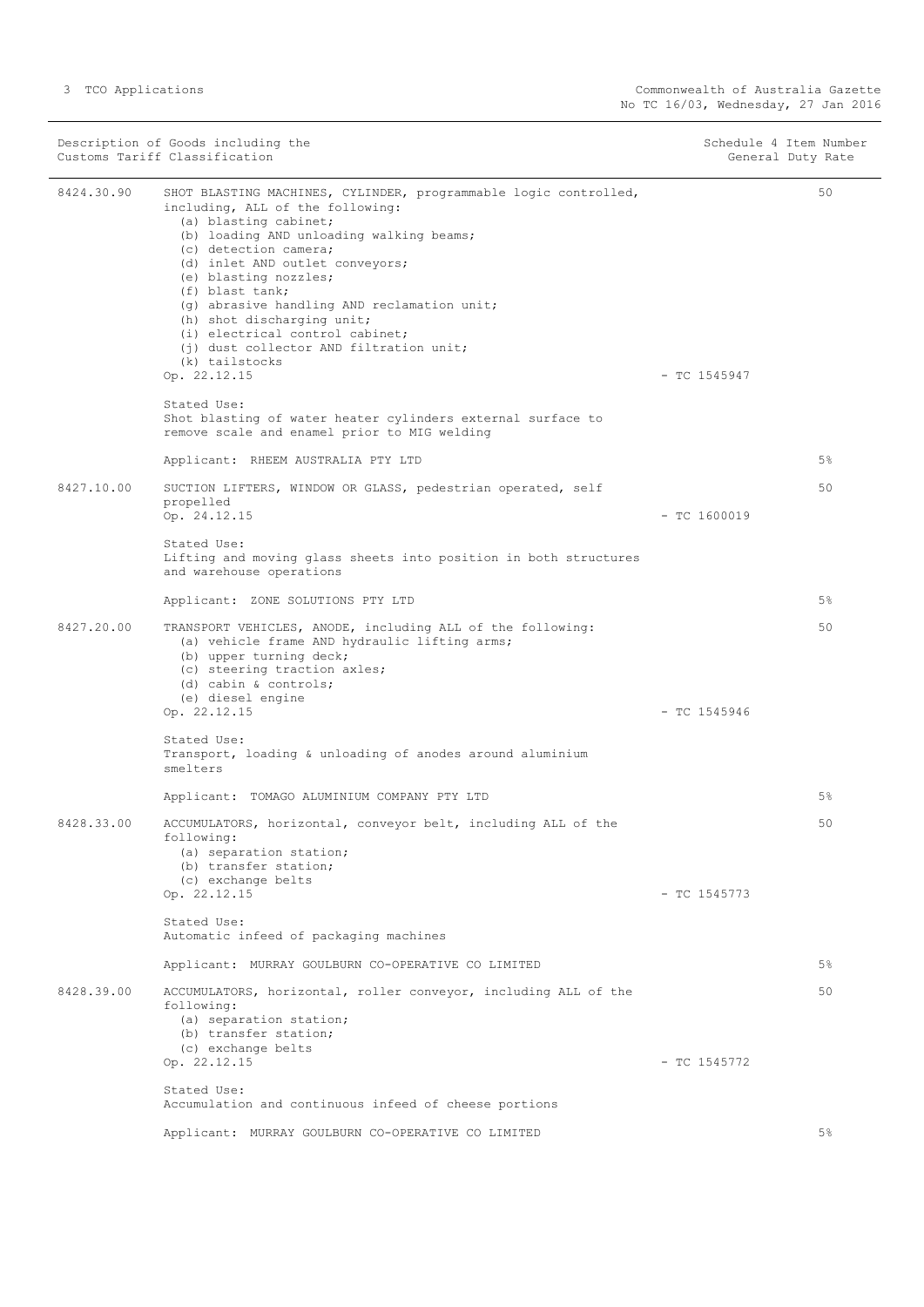|            | Description of Goods including the<br>Customs Tariff Classification                                                                                                                                                                                                                                                                                                                                                                                                                                                                                                                                         | Schedule 4 Item Number | General Duty Rate |
|------------|-------------------------------------------------------------------------------------------------------------------------------------------------------------------------------------------------------------------------------------------------------------------------------------------------------------------------------------------------------------------------------------------------------------------------------------------------------------------------------------------------------------------------------------------------------------------------------------------------------------|------------------------|-------------------|
| 8438.80.00 | PORTION CUTTING MACHINES, including ALL of the following:<br>(a) lateral product stop;<br>(b) conveyors;<br>(c) separation station;<br>(d) turning station;<br>(e) infeed belts;<br>(f) cutting station,<br>with OR without ANY of the following:<br>(i) wire adjusters;<br>(ii) traversing mechanism;<br>(iii) signalling mechanism<br>Op. 22.12.15                                                                                                                                                                                                                                                        | $-$ TC 1545770         | 50                |
|            | Stated Use:                                                                                                                                                                                                                                                                                                                                                                                                                                                                                                                                                                                                 |                        |                   |
|            | Used for cutting cheese blocks into smaller portions                                                                                                                                                                                                                                                                                                                                                                                                                                                                                                                                                        |                        |                   |
|            | Applicant: MURRAY GOULBURN CO-OPERATIVE CO LIMITED                                                                                                                                                                                                                                                                                                                                                                                                                                                                                                                                                          |                        | 5%                |
| 8438.80.00 | CUTTING AND PORTIONING MACHINES, including ALL of the following:<br>(a) conveyors;<br>(b) sensors;<br>(c) signalling mechanism;<br>(d) pushers,<br>with OR without ANY of the following:<br>(i) discharge belts;<br>(ii) alignment guides;<br>(iii) holding down mechanisms;<br>(iv) blade frame;<br>$(v)$ scrapers;<br>(vi) overturning mechanisms<br>Op. 22.12.15<br>Stated Use:                                                                                                                                                                                                                          | $-$ TC 1545771         | 50                |
|            | Cheese portion cutting                                                                                                                                                                                                                                                                                                                                                                                                                                                                                                                                                                                      |                        |                   |
|            | Applicant: MURRAY GOULBURN CO-OPERATIVE CO LIMITED                                                                                                                                                                                                                                                                                                                                                                                                                                                                                                                                                          |                        | 5%                |
| 8479.89.90 | CONTROL MODULES, GREASE AND HYDRAULIC, OIL AND/OR GAS EQUIPMENT,<br>whether OR not assembled including ALL of the following:<br>(a) control panel;<br>(b) hydraulic AND pneumatic AND electrical connectors;<br>(c) hydraulic pump;<br>(d) hand pump;<br>(e) grease pumps;<br>(f) bladder type accumulator;<br>(g) grease injection circuits;<br>(h) valves;<br>$(i)$ tank;<br>$(i)$ qauqes;<br>(k) hoses AND/OR tubing with OR without connectors, whether OR<br>not on reels;<br>(1) skid mounted steel frame<br>Op. 22.12.15<br>Stated Use:<br>Provides grease and hydraulic power to well head pressure | $-$ TC 1545945         | 50                |
|            | control equipment used for controlling oil and gas well pressure                                                                                                                                                                                                                                                                                                                                                                                                                                                                                                                                            |                        |                   |
|            | Applicant: SCHLUMBERGER AUSTRALIA PTY LTD                                                                                                                                                                                                                                                                                                                                                                                                                                                                                                                                                                   |                        | $5\%$             |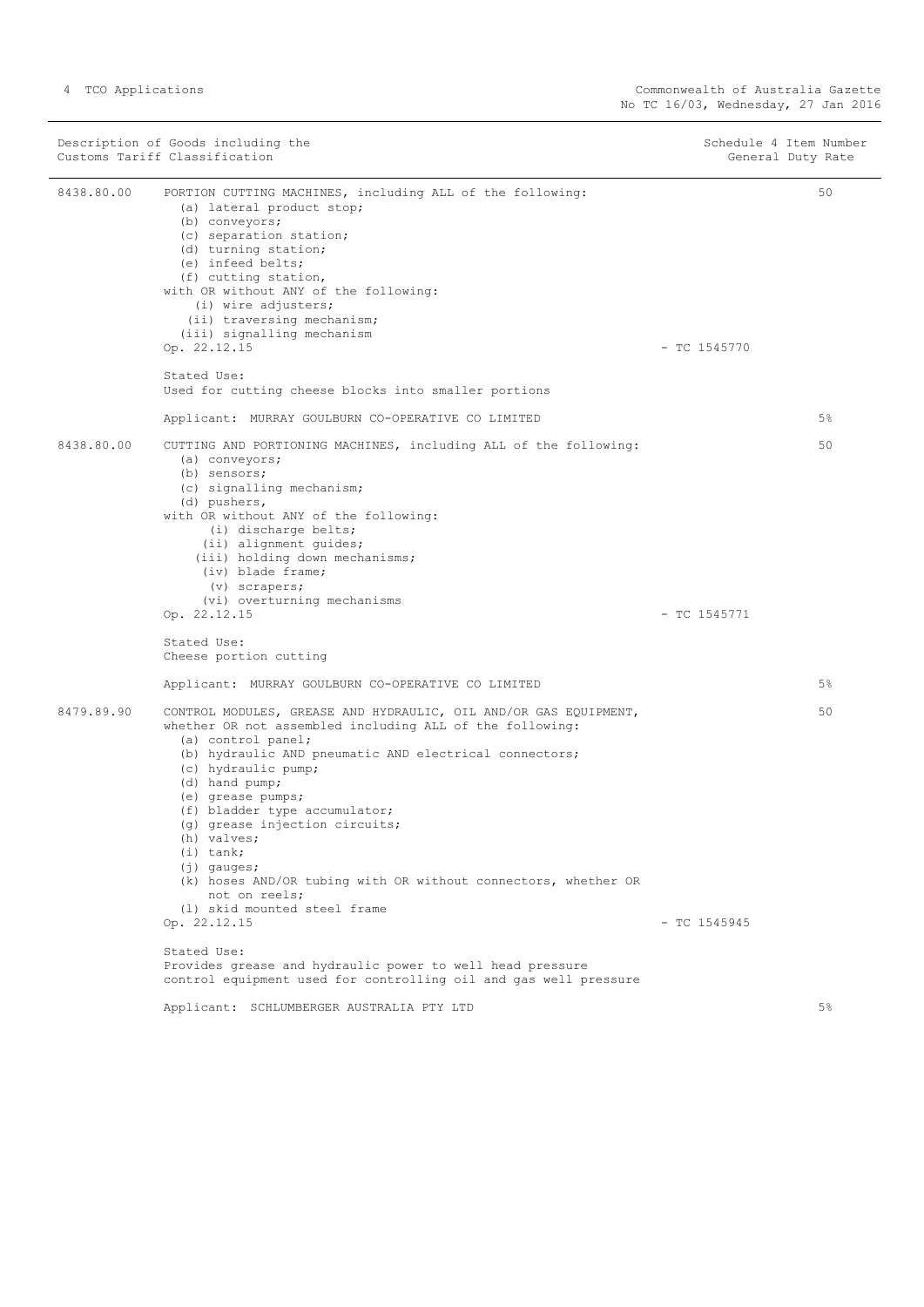5 TCO Applications and TCO Applications Withdrawn

| Description of Goods including the<br>Customs Tariff Classification |                                                                                                                                                                                                 | Schedule 4 Item Number<br>General Duty Rate |
|---------------------------------------------------------------------|-------------------------------------------------------------------------------------------------------------------------------------------------------------------------------------------------|---------------------------------------------|
| 8479.89.90                                                          | ROUNDING TOOLS, hydraulic, galvanized steel, having ALL of<br>the following:<br>(a) cross bars;<br>(b) spindle with hook;<br>(c) manual hydraulic pump;<br>(d) sling chain<br>Op. 30.12.15      | 50<br>$-$ TC 1600023                        |
|                                                                     | Stated Use:<br>For the rounding of polyethylene pipe                                                                                                                                            |                                             |
|                                                                     | Applicant: PLASSON AUSTRALIA PTY LTD                                                                                                                                                            | 5%                                          |
| 8479.89.90                                                          | WASTE RECYCLING PLANT, having ALL of the following:<br>(a) conveyors;<br>(b) hoppers;<br>(c) shredders;<br>$(e)$ hammer mill;<br>(f) vibrating feeders;<br>$(q)$ screens;<br>(h) control boards | 50                                          |
|                                                                     | Op. 04.01.16                                                                                                                                                                                    | $-$ TC 1600141                              |
|                                                                     | Stated Use:<br>Recycling of electronic waste products                                                                                                                                           |                                             |
|                                                                     | Applicant: TOTAL GREEN RECYCLING PTY LTD                                                                                                                                                        | 5%                                          |

## <span id="page-4-0"></span>**CUSTOMS ACT 1901 - NOTICE PURSUANT TO SECTION 269G(3) - WITHDRAWAL OF A TARIFF CONCESSION ORDER APPLICATION**

The Tariff Concession Order application set out in the following TABLE has been withdrawn by the applicant.

The number and date shown in the second column refers to the Gazette in which the application was notified.

THE TABLE

|            | Description of Goods including the<br>Customs Tariff Classification |  | No. and Date            | Date of<br>of Gazette Withdrawal |
|------------|---------------------------------------------------------------------|--|-------------------------|----------------------------------|
| 8481.10.00 | VALVES, pressure reducing, gas, pilot operated<br>Op. 23.10.15      |  | $-$ TC 1539879 25.11.15 | TC15/46 22.01.16                 |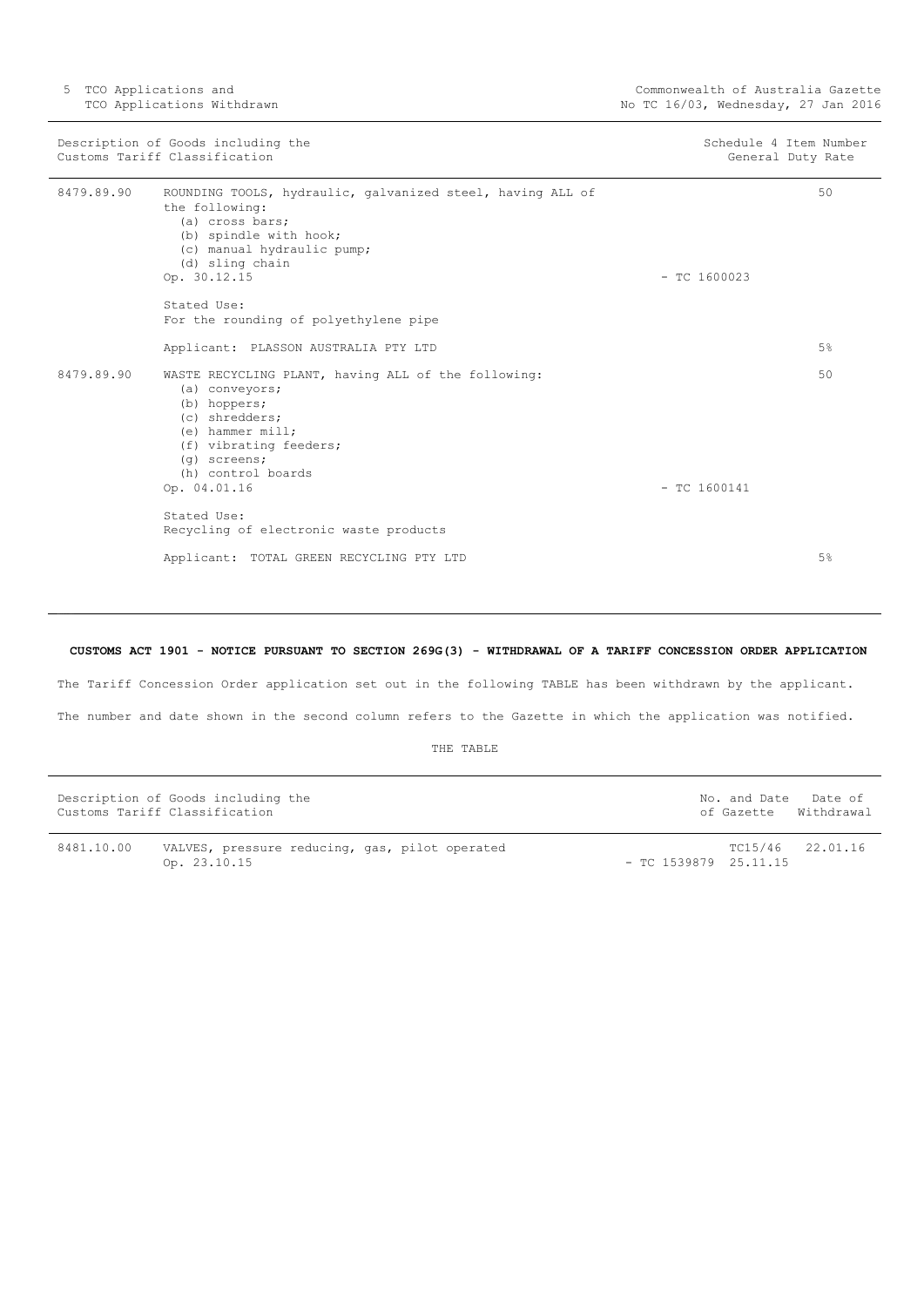#### **CUSTOMS ACT 1901**

#### **NOTICE PURSUANT TO SECTION 269R(1) - APPLICATIONS FOR TARIFF CONCESSION ORDERS REFUSED**

<span id="page-5-0"></span>Applications for Tariff Concession Orders for the goods described in the following TABLE have been refused.

THE TABLE

Description of Goods including the Schedule 4 Item Number Customs Tariff Classification

| 3808.93.00 | HERBICIDES, having a basis of NOT less than 22.56% and NOT<br>greater than 25.44% clethodim<br>Op. 02.09.15<br>Reason for refusal:<br>Substitutable goods produced in Australia in the ordinary course<br>of business by Imtrade Australia Pty Ltd, Como, WA                                                                                                                                                                                                                                                                                                                                      | $-$ TC 1533602 | 50 |
|------------|---------------------------------------------------------------------------------------------------------------------------------------------------------------------------------------------------------------------------------------------------------------------------------------------------------------------------------------------------------------------------------------------------------------------------------------------------------------------------------------------------------------------------------------------------------------------------------------------------|----------------|----|
| 8428.90.00 | FOODSTUFF BAG HANDLING LINE, programmable logic controlled,<br>including ALL of the following:<br>(a) bag placement four axis robot;<br>(b) mechanical AND/OR vacuum gripper;<br>(c) servo driven conveyor, incorporating encoded variable<br>speed controls;<br>(d) bag top AND/OR sides flattener;<br>(e) bag blower;<br>(f) bag positioning sensor;<br>$(q)$ maximum operating speed NOT less than 240 bags per minute<br>Op. 28.08.15<br>Reason for refusal:<br>Substitutable goods produced in Australia in the ordinary course<br>of business by Robotic Automation Pty Ltd, Newington, NSW | $-$ TC 1533103 | 50 |

## **CUSTOMS ACT 1901 - NOTIFICATION OF REQUEST FOR REVIEW OF APPLICATION DECISIONS**

<span id="page-5-1"></span>A request has been received for review by the Comptoller-General of Customs of the decision made on the application for the Tariff Concession Order for goods described in the following TABLE.

THE TABLE

| Description of Goods including the<br>Customs Tariff Classification |                                                                                                                                                                                                                                                                                    | Schedule 4 Item Number<br>Date of Lodgement of Request Decision |                | Initial       |
|---------------------------------------------------------------------|------------------------------------------------------------------------------------------------------------------------------------------------------------------------------------------------------------------------------------------------------------------------------------|-----------------------------------------------------------------|----------------|---------------|
|                                                                     | 3921.90.90 FABRIC, woven HDPE, polyethylene coated both sides,<br>having ALL of the following:<br>(a) 800 denier tape:<br>(b) 10 warp AND weft tapes per inch;<br>(c) fabric weight NOT greater than 300 gsm;<br>(d) in rolls, having a width NOT less than 2.95 m<br>Op. 23.07.15 | $-$ TC 1528672                                                  | 50<br>18.01.16 | <b>REFUSE</b> |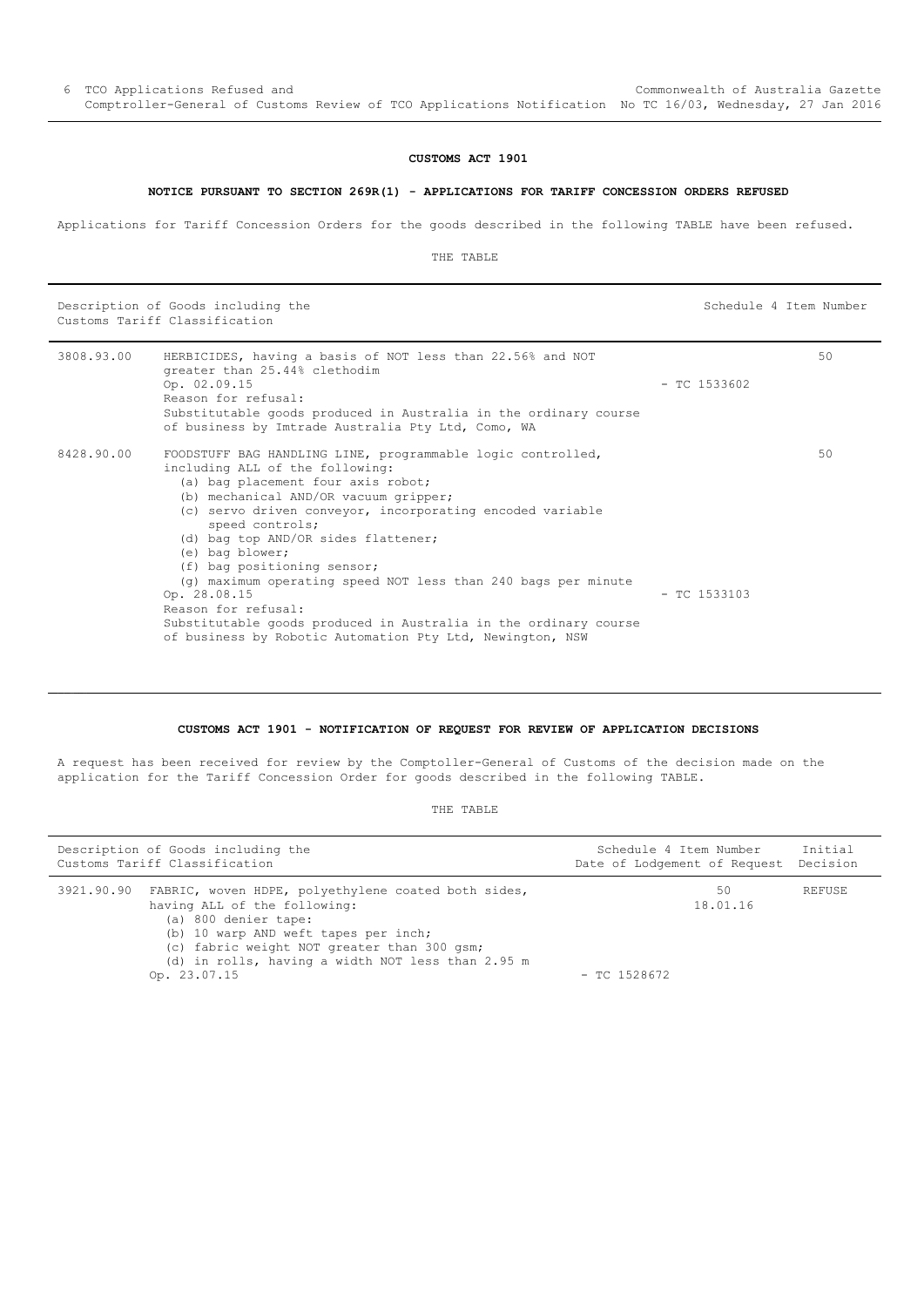#### **TARIFF CONCESSION ORDERS (TCOs) NOT USED IN THE PREVIOUS 2 YEARS**

<span id="page-6-0"></span>The Comptroller-General of Customs is satisfied that the TCOs listed in the table below are no longer required because, in the 2 years preceding the day of this notice, they have not been quoted in an import declaration to secure a concessional rate of duty.

From Thursday, 25 February 2016, it is intended to take action to revoke these Orders under subsection 269SD (1A) of the Customs Act 1901. In accordance with subsection 269SG (2) of the Customs Act 1901, in-transit provisions shall apply. If revoked, the expected date of effect is 24 February 2016.

Interested parties are invited to provide, by close of business, Wednesday 24 February 2016, written reasons why an Order should NOT be revoked.

Please advise if any of the Orders listed below have been quoted on an import declaration.

If a request is made to retain an Order used for the granting of a Determination, please specify the Determination and the linked Item number to enable mapping to the Order and its scope.

Contact: Email tarcon@border.gov.au, or phone 02 6275 6534.

THE TABLE

Tariff Classification Description Concession Number

| 8421.29.00<br>OIL TREATMENT PLANT, CLAY FILTRATION, comprising ALL of the |                                                                                                                                                             |                                                                                                                                                                     |  |  |  |
|---------------------------------------------------------------------------|-------------------------------------------------------------------------------------------------------------------------------------------------------------|---------------------------------------------------------------------------------------------------------------------------------------------------------------------|--|--|--|
|                                                                           | following:                                                                                                                                                  |                                                                                                                                                                     |  |  |  |
|                                                                           | (a) inlet strainer;                                                                                                                                         |                                                                                                                                                                     |  |  |  |
|                                                                           | (b) clay treatment columns;                                                                                                                                 |                                                                                                                                                                     |  |  |  |
|                                                                           | (c) inlet pump;                                                                                                                                             |                                                                                                                                                                     |  |  |  |
|                                                                           | (d) heat exchanger;                                                                                                                                         |                                                                                                                                                                     |  |  |  |
|                                                                           | (e) pressure relief valve;                                                                                                                                  |                                                                                                                                                                     |  |  |  |
|                                                                           | (f) storage tanks;                                                                                                                                          |                                                                                                                                                                     |  |  |  |
|                                                                           | (g) blower;                                                                                                                                                 |                                                                                                                                                                     |  |  |  |
|                                                                           | (h) discharge pump;                                                                                                                                         |                                                                                                                                                                     |  |  |  |
|                                                                           | (i) piping and valving;                                                                                                                                     |                                                                                                                                                                     |  |  |  |
|                                                                           | $(i)$ control panel;                                                                                                                                        |                                                                                                                                                                     |  |  |  |
|                                                                           | (k) knockout pot;                                                                                                                                           |                                                                                                                                                                     |  |  |  |
|                                                                           | (1) scrubber                                                                                                                                                |                                                                                                                                                                     |  |  |  |
|                                                                           | Op. 23.10.09                                                                                                                                                | Dec. date 22.01.10 - TC 0940034                                                                                                                                     |  |  |  |
| 8421.29.00                                                                |                                                                                                                                                             | ULTRAFILTRATION MACHINES, SINGLE USE TANGENTIAL FLOW FILTRATION,                                                                                                    |  |  |  |
|                                                                           | skid mounted, with OR without filter membrane                                                                                                               |                                                                                                                                                                     |  |  |  |
|                                                                           | Op. 21.12.11                                                                                                                                                | Dec. date 26.03.12 - TC 1142196                                                                                                                                     |  |  |  |
| 8421.39.00                                                                | (a) scrubbers;<br>$(b)$ ducts;<br>$(c)$ fans;<br>(d) chemical dosers;<br>(e) filters;<br>(f) stacks;<br>(h) tanks;<br>(i) odour controllers<br>Op. 24.08.09 | WASTEWATER ODOUR CONTROL PLANT, comprising ALL of the following:<br>$(q)$ electrical instrumentation modules and/or controllers;<br>Dec. date 06.11.09 - TC 0930935 |  |  |  |
| 8421.39.00                                                                | logic controlled, having ALL of the following:<br>(a) single OR multiple chambers;<br>(b) glove ports;                                                      | CHEMICAL HANDLING AND ISOLATION CHAMBER MACHINES, programmable                                                                                                      |  |  |  |
|                                                                           | (c) filters;<br>(d) airlocks                                                                                                                                |                                                                                                                                                                     |  |  |  |
|                                                                           | Op. 27.06.12                                                                                                                                                | Dec. date 12.09.12 - TC 1222257                                                                                                                                     |  |  |  |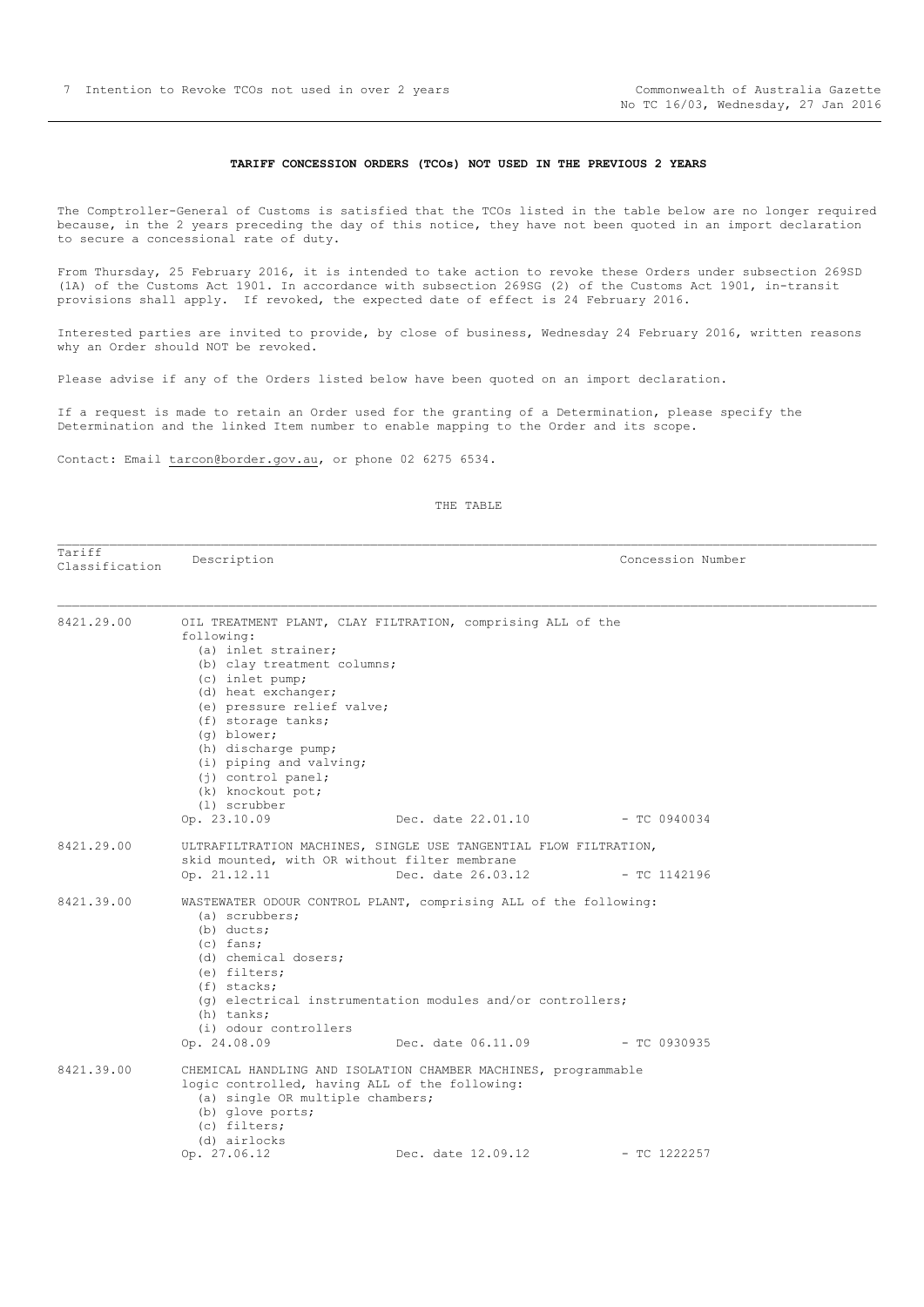| Tariff<br>Classification | Description                                                                                                                                                                                                                                   |                                                                                                                                                                                                              | Concession Number |
|--------------------------|-----------------------------------------------------------------------------------------------------------------------------------------------------------------------------------------------------------------------------------------------|--------------------------------------------------------------------------------------------------------------------------------------------------------------------------------------------------------------|-------------------|
| 8421.99.00               | following:<br>(a) inlet devices;<br>(b) perforated distribution baffles;<br>(c) plate pack coalescers;<br>(d) mesh pads<br>Op. 29.08.08                                                                                                       | PARTS, MEDIUM PRESSURE SEPARATOR, OIL AND GAS, being ANY of the<br>Dec. date 21.11.08                                                                                                                        | $-TC0828808$      |
| 8422.30.90               | the following:<br>crimpers;<br>(b) valve elevators;<br>(c) valve sorters;<br>(d) cap sorters;<br>(e) cappers<br>Op. 09.08.05                                                                                                                  | FILLER AND CAPPER LINE, aerosol containers, comprising ALL of<br>(a) product fillers and/or valve inserters and/or vacuum<br>Dec. date 21.10.05                                                              | - TC 0510512      |
| 8422.30.90               | CAPPERS, AEROSOL CONTAINER, orientation<br>Op. 06.02.06                                                                                                                                                                                       | Dec. date 18.04.06                                                                                                                                                                                           | $-$ TC 0603414    |
| 8422.30.90               | champagne and/or wine, capable of ALL of the following:<br>(a) washing and drying bottle exteriors;<br>(b) bottle orientation;<br>spinning;<br>(e) multiple labelling;<br>(f) capacity NOT greater than 3000 bottles per hour<br>Op. 29.02.08 | BOTTLE WASHING, DRYING, CAPSULING AND LABELLING MACHINES,<br>(c) dispensing of either a foil, plastic or tin capsule;<br>(d) applying capsules by means of pleating, heat shrinking or<br>Dec. date 16.05.08 | - TC 0803408      |
| 8423.30.00               | logic controlled, including ALL of the following:<br>(a) scales;<br>(b) metering valves;<br>(c) storage vessels with agitators;<br>$(d)$ pumps;<br>(e) support frame<br>Op. 27.03.12                                                          | WEIGHING AND MIXING AND METERING PLANT, RESIN, programmable<br>Dec. date 18.06.12                                                                                                                            | $-$ TC 1210139    |
| 8423.30.00               | the following:<br>(a) bag discharge station;<br>(b) dedusting system;<br>(c) metering valves;<br>(d) weighing system<br>Op. 27.03.12                                                                                                          | WEIGHING AND METERING PREPARATION PLANT, RESIN, including ALL of<br>Dec. date $18.06.12$ - TC 1210140                                                                                                        |                   |
| 8424.89.90               | following:<br>(a) motors;<br>(b) disperser;<br>$(c)$ tanks;<br>(d) filters<br>Op. 16.11.05                                                                                                                                                    | PLANT, MANUFACTURING, TEXTURE COATING, comprising ALL of the<br>Dec. date 13.02.06                                                                                                                           | - TC 0516040      |
| 8424.89.90               | SPRAYERS, INSIDE CAN<br>Op. 12.12.06                                                                                                                                                                                                          | Dec. date 09.03.07                                                                                                                                                                                           | $-$ TC 0619684    |
| 8424.89.90               | following:<br>(a) weigh cells;<br>(b) liquid dosing units;<br>(c) paddle mixer<br>Op. 25.10.07                                                                                                                                                | VACUUM CORE COATING LINES, PET FOOD, comprising ALL of the<br>Dec. date 25.01.08                                                                                                                             | - TC 0718291      |
| 8424.89.90               | APPLICATORS, GLASS SHEET, powder, interleaving<br>Op. 11.09.12                                                                                                                                                                                | Dec. date 03.12.12                                                                                                                                                                                           | $-$ TC 1234712    |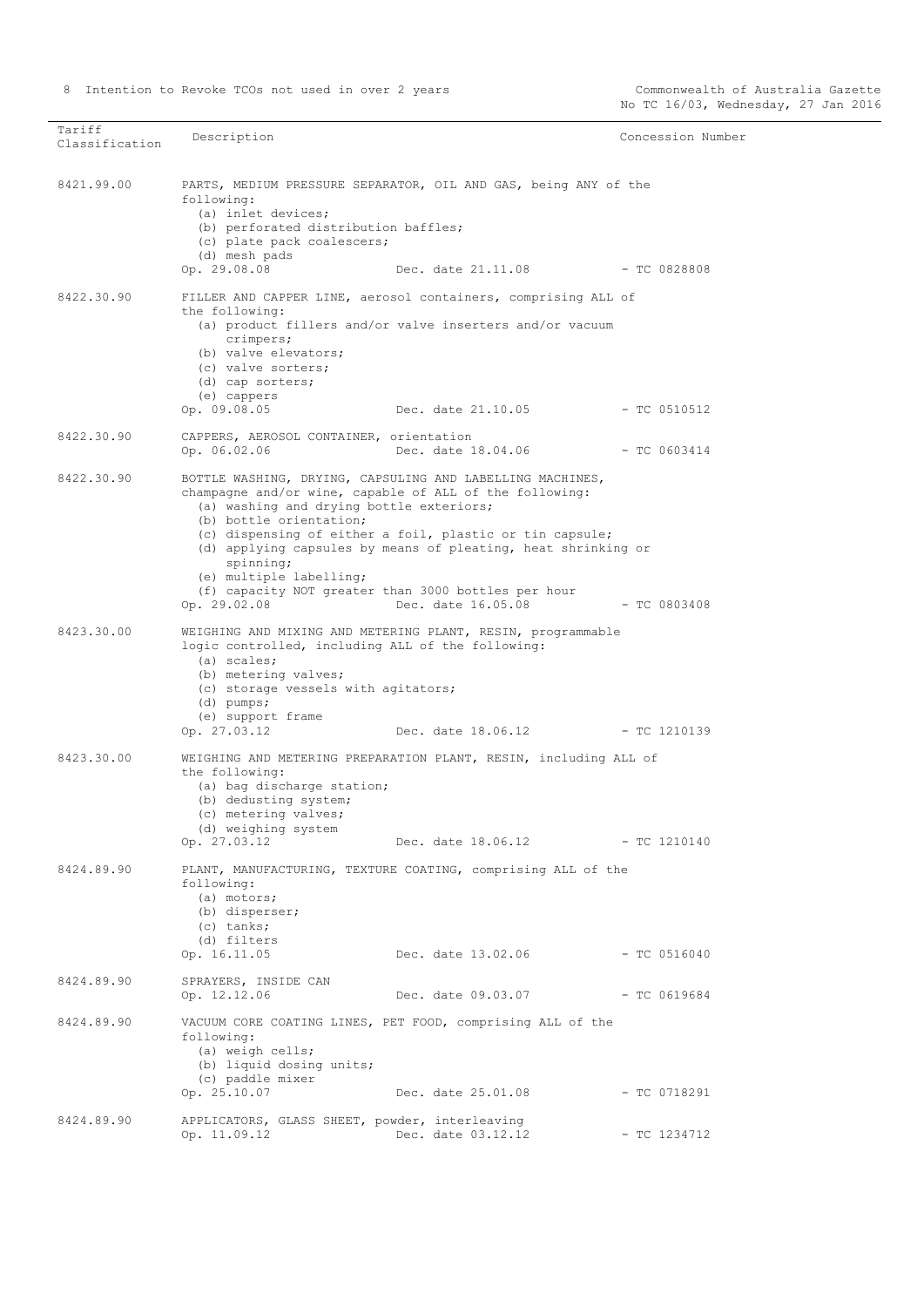| Tariff<br>Classification | Description                                                                                                                                                                                                                                                                                                                                                                                                                                                                                                                                                                                                                                                                                                                                                                                                                               |                                                                                        | Concession Number |
|--------------------------|-------------------------------------------------------------------------------------------------------------------------------------------------------------------------------------------------------------------------------------------------------------------------------------------------------------------------------------------------------------------------------------------------------------------------------------------------------------------------------------------------------------------------------------------------------------------------------------------------------------------------------------------------------------------------------------------------------------------------------------------------------------------------------------------------------------------------------------------|----------------------------------------------------------------------------------------|-------------------|
| 8424.89.90               | VACUUM COATING SYSTEM, having ALL of the following:<br>(a) vacuum mixer;<br>(b) liquid dosing module;<br>(c) coating capacity NOT greater than 2 000 L;<br>(d) clean in place (CIP) operation;<br>(e) hot air sterilisation<br>Op. 15.01.13                                                                                                                                                                                                                                                                                                                                                                                                                                                                                                                                                                                               | Dec. date 03.04.13                                                                     | - TC 1302043      |
| 8424.89.90               |                                                                                                                                                                                                                                                                                                                                                                                                                                                                                                                                                                                                                                                                                                                                                                                                                                           | DISPENSERS, glue dot, programmable, with vision correction                             |                   |
|                          | Op. 23.04.93                                                                                                                                                                                                                                                                                                                                                                                                                                                                                                                                                                                                                                                                                                                                                                                                                              | Dec. date 09.08.93                                                                     | $-$ TC 9305370    |
| 8425.11.00               | SYSTEM, incorporating an electric motor<br>Op. 26.10.09                                                                                                                                                                                                                                                                                                                                                                                                                                                                                                                                                                                                                                                                                                                                                                                   | DRUMS, LIFT, STORAGE AND RETRIEVAL WAREHOUSE DISTRIBUTION<br>Dec. date 15.01.10        | $-TC0940329$      |
| 8425.19.00               | (a) extension rods;<br>(b) hooks;<br>$(c)$ rings;<br>(d) toroidal seals;<br>(e) anchor line or secondary line;<br>$(f)$ main line;<br>(g) snatch block and pulleys;<br>(h) splitter balls;<br>$(i)$ grips;<br>$(j)$ clamp;<br>(k) telescopic arm;<br>(1) mirrors;<br>(m) cutters;<br>(n) scribers;<br>(o) tweezers;<br>(p) brush;<br>$(q)$ cable ties;<br>$(r)$ torch;<br>(s) screwdriver;<br>(t) wire strops or wire slings;<br>(u) rope strops or rope slings;<br>(v shock cords;<br>$(w)$ seizers;<br>$(x)$ D shackles;<br>(y) wall nuts or wall stoppers;<br>$(z)$ pitons;<br>(aa) screw anchors or screw eyes;<br>(ab) holders;<br>(ac) rubber door wedges;<br>(ad) door stop with eyes;<br>(ae) self adhesive anchor pads;<br>(af) karabiner screw gates;<br>(ag) suction pads or suction anchors;<br>(ah) backpack<br>Op. 17.12.08 | RIGGING KITS, HOOK AND LINE, consisting of ALL of the following:<br>Dec. date 13.03.09 | $-$ TC 0844193    |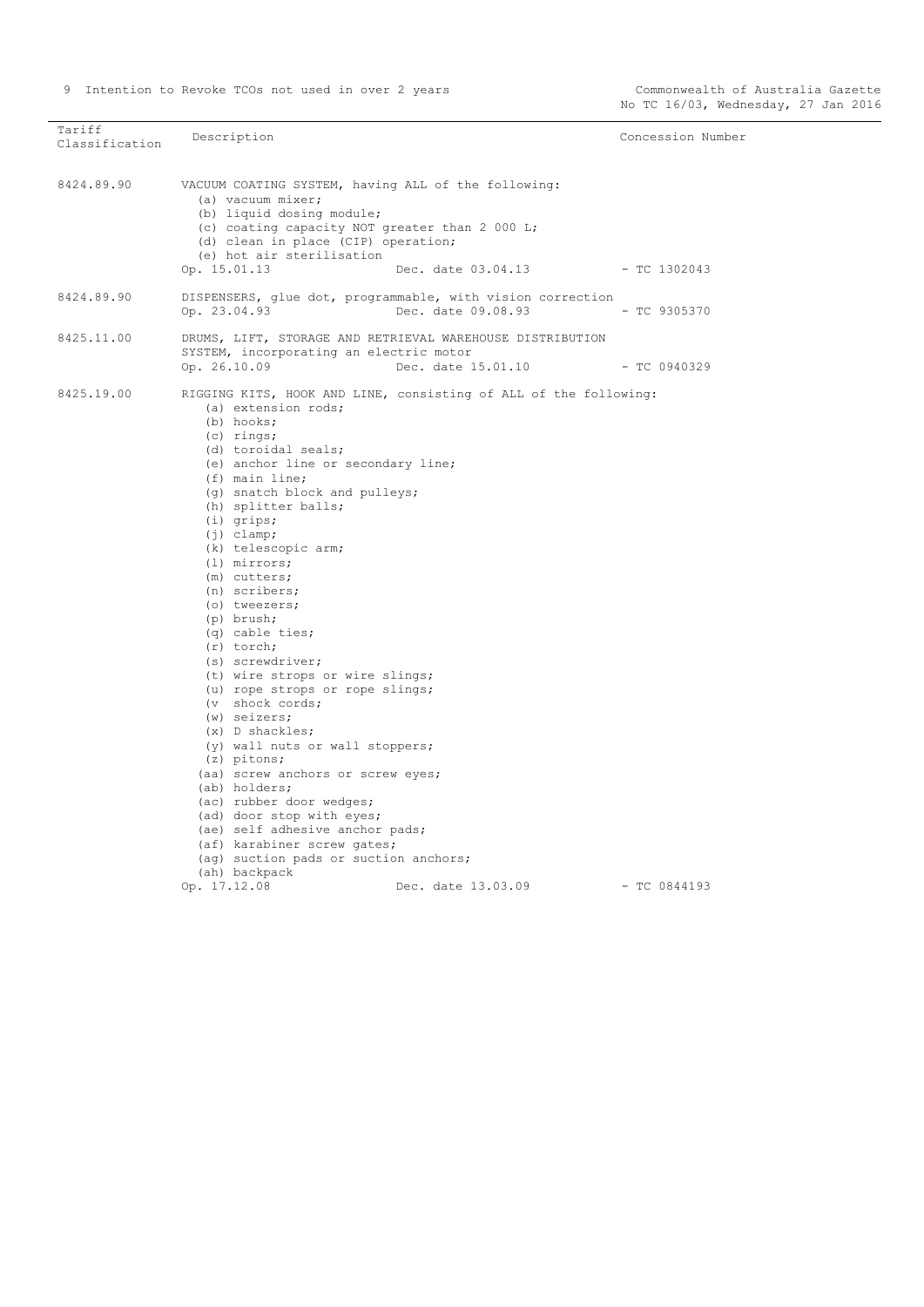| Tariff<br>Classification | Description                                                                                                                                                                                                                                                                                                                                                                                                                                                                                                 |                                                                                   | Concession Number |
|--------------------------|-------------------------------------------------------------------------------------------------------------------------------------------------------------------------------------------------------------------------------------------------------------------------------------------------------------------------------------------------------------------------------------------------------------------------------------------------------------------------------------------------------------|-----------------------------------------------------------------------------------|-------------------|
|                          |                                                                                                                                                                                                                                                                                                                                                                                                                                                                                                             |                                                                                   |                   |
| 8425.19.00               | RIGGING KITS, HOOK AND LINE, including ALL of the following:<br>(a) anchors;<br>$(b)$ clamps;<br>(c) collapsible pole;<br>(d) gates;<br>(e) grips;<br>$(f)$ hooks;<br>(g) hook setter;<br>$(h)$ line;<br>(i) line puller;<br>$(i)$ mirror;<br>$(k)$ pads;<br>$(1)$ reel;<br>(m) reel bag;<br>(n) rope loops;<br>$(o)$ slings;<br>(p) seizers;<br>(q) shock cord;<br>(r) sling webbing;<br>(s) snatch block and/or pulley;<br>(t) splitter ball;<br>(u) suction cup bridge;<br>(v) wedges;<br>(w) wire sling | Dec. date 09.10.09 - TC 0925753                                                   |                   |
|                          | Op. 20.07.09                                                                                                                                                                                                                                                                                                                                                                                                                                                                                                |                                                                                   |                   |
| 8425.39.00               | OIL AND/OR GAS FIELD EQUIPMENT WINCHING MACHINES, containerised<br>steel frame enclosed, including ALL of the following:<br>(a) winch drums;<br>(b) enclosed operator cabin;<br>(c) diesel engine;<br>(d) control panel;<br>(e) removable heat AND noise insulation panels<br>Op. 11.07.13                                                                                                                                                                                                                  | Dec. date 23.09.13                                                                | $-$ TC 1323654    |
| 8426.12.00               | RAIL TRACK LAYERS AND REMOVERS<br>Op. 13.07.04                                                                                                                                                                                                                                                                                                                                                                                                                                                              | $Dec. date 20.09.04$ - TC 0407034                                                 |                   |
| 8426.19.00               | CRANES, RUBBER TYRED GANTRY, quayside, having ALL of the<br>following:<br>(a) automatic steering system;<br>(b) container verification system;<br>(c) electrical anti-sway system;<br>(e) 8 x 4-wheel drive tyres<br>Op. 18.04.06                                                                                                                                                                                                                                                                           | (d) lift capacity under spreader NOT less than 40.0 ton;<br>Dec. date 01.09.06    | $-$ TC 0607100    |
| 8426.41.00               | CRANES, ROUGH TERRAIN, having a maximum safe working load as<br>defined in AS 1418.5-1990, NOT less than 35 000 kg<br>Op. 16.06.98                                                                                                                                                                                                                                                                                                                                                                          | Dec. date 28.08.98                                                                | $-$ TC 9805170    |
| 8426.99.00               | CRANES, SLEWING, mobile, trailer mounted, having ALL of the<br>following:<br>(b) crane maximum radius NOT less than 56 m;<br>(c) crane maximum height NOT less than 140 m;<br>(d) hydraulic luffing;<br>(e) hydraulic telescopic boom extension<br>Op. 20.12.10                                                                                                                                                                                                                                             | (a) crane maximum lifting capacity NOT less than 150 tonne;<br>Dec. date 16.03.11 | $-$ TC 1055442    |
| 8426.99.00               | CRANES, EQUILIBRIUM, BULK MATERIAL HANDLING, having ALL of<br>the following:<br>(a) closed loop swing system;<br>(b) slewing capacity of 360 degrees;<br>(c) parallelogram boom length NOT less than 13 000 mm;<br>(d) maximum lift load capacity NOT less than 12 tonnes<br>Op. 17.01.12                                                                                                                                                                                                                   | Dec. date 11.04.12                                                                | $-$ TC 1202070    |
| 8427.10.00               | WORKS TRUCKS, SIDELOADER, GLASS HANDLING, sheets AND/OR packs,<br>multi-directional, having a load capacity exceeding 3 tonnes and<br>NOT greater than 25 tonnes<br>Op. 09.03.07                                                                                                                                                                                                                                                                                                                            | Dec. date 02.07.07                                                                | $-$ TC 0703742    |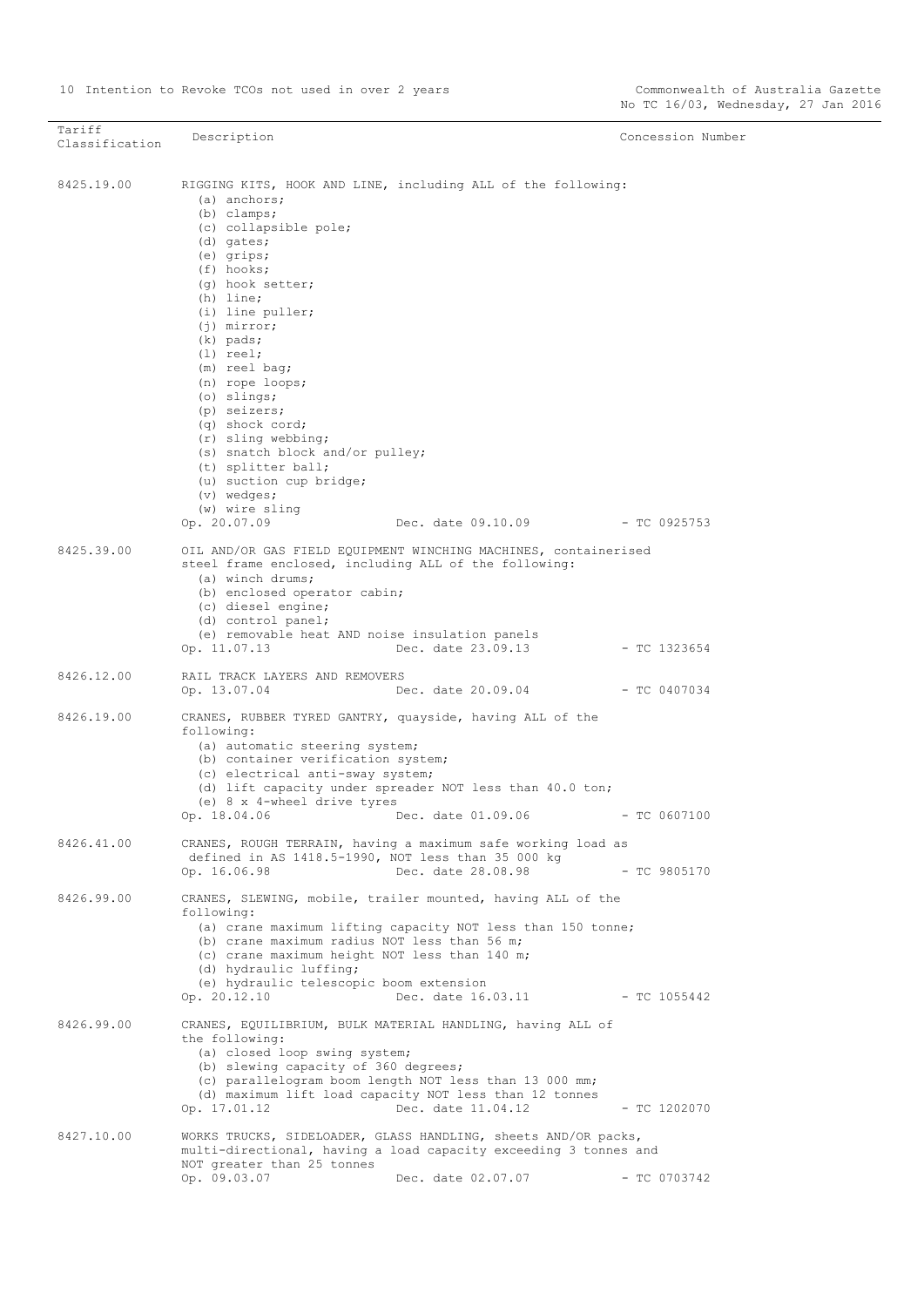| Tariff         | Description                                                                                                                                                                                                                                                                       |                                                             | Concession Number |
|----------------|-----------------------------------------------------------------------------------------------------------------------------------------------------------------------------------------------------------------------------------------------------------------------------------|-------------------------------------------------------------|-------------------|
| Classification |                                                                                                                                                                                                                                                                                   |                                                             |                   |
| 8427.20.00     | FORKLIFT TRUCKS, ROUGH TERRAIN, diesel powered, having ALL of<br>the following:<br>500 mm load centre;                                                                                                                                                                            | (a) maximum lifting capacity from 2 000 kg to 2 200 kg at a |                   |
|                | (b) two or four wheel drive;<br>(c) maximum lifting height 3 300 mm;<br>Op. 28.03.01                                                                                                                                                                                              | Dec. date 08.06.01                                          | - TC 0102756      |
| 8427.20.00     | LOG YARDERS<br>Op. 14.11.02                                                                                                                                                                                                                                                       | Dec. date 31.01.03                                          | $-$ TC 0210920    |
| 8427.20.00     | HAULERS, ANODE, comprising ALL of the following:<br>(a) prime mover;<br>(b) anode carrying table;<br>(c) articulated steering;<br>(d) diesel engine<br>Op. 31.08.05                                                                                                               | Dec. date 18.11.05 - TC 0511362                             |                   |
| 8427.20.00     | FORKLIFTS, VARIABLE REACH, having ALL of the following:<br>(a) maximum lifting load capacity NOT less than 16 000 kg<br>at 1 200 mm height;<br>(b) maximum lift height NOT less than 6 000 mm;<br>(c) maximum boom extension NOT greater than 2 500 mm<br>Op. 28.06.07            | Dec. date 07.09.07                                          | $-$ TC 0710102    |
| 8427.20.00     | TRUCKS, SMELTER ANODE TENDER, having ALL of the following:<br>(a) diesel engine;<br>(b) hydraulic grab;<br>(c) hydraulic knife;<br>(d) anode clamps hydraulic key<br>Op. 18.02.10                                                                                                 | Dec. date 30.04.10 - TC 1008764                             |                   |
| 8427.20.00     | ROAD-RAILERS, WORKS TRUCK, having ALL of the following:<br>(a) rear mounted power plant;<br>(b) slewing control cabin;<br>(c) retractable friction drive rail wheels;<br>(d) multi-functional offset articulated lifting boom<br>Op. 23.02.10                                     | Dec. date 14.05.10                                          | $-$ TC 1009476    |
| 8427.20.00     | TRUCKS, WORK PLATFORM, HYDRAULICALLY ELEVATED SCISSOR LIFT, four<br>wheel drive, having BOTH of the following:<br>(a) platform lifting capacity NOT less than 4 000 kg and NOT<br>greater than 4 500 kg;<br>(b) platform lifting height NOT greater than 4 500 mm<br>Op. 09.12.10 | Dec. date 07.03.11                                          | $-$ TC 1053822    |
| 8427.20.00     | STOKING CARS, FURNACE, diesel engine driven<br>Op. 25.07.11                                                                                                                                                                                                                       | Dec. date 12.10.11                                          | - TC 1124640      |
| 8427.20.00     | HANDLERS, telescopic, having ALL of the following:<br>(a) four - wheel drive;<br>(b) four - wheel steer;<br>(c) maximum lifting height of 5.80 m;<br>(d) maximum lifting weight of 7.5 t;<br>(e) engine power of 78 kw;<br>(f) attachments coupling release<br>Op. 21.04.97       | Dec. date 27.06.97                                          | - TC 9703065      |
| 8428.20.00     | FIBROUS GRANULATE MODULE, ASPHALT PLANT<br>Op. 05.09.08                                                                                                                                                                                                                           | Dec. date 28.11.08                                          | $-$ TC 0829754    |
| 8428.33.00     | TABLES, SORTING, CERAMIC TILES, comprising ALL of the following:<br>(a) conveyors;<br>(b) conveyor belts;<br>(c) control panels;<br>(d) packers;<br>(e) sorters;<br>(f) stackers;<br>(q) storers<br>Op. 20.03.07                                                                  | Dec. date 18.06.07                                          | $-$ TC 0704148    |
|                |                                                                                                                                                                                                                                                                                   |                                                             |                   |